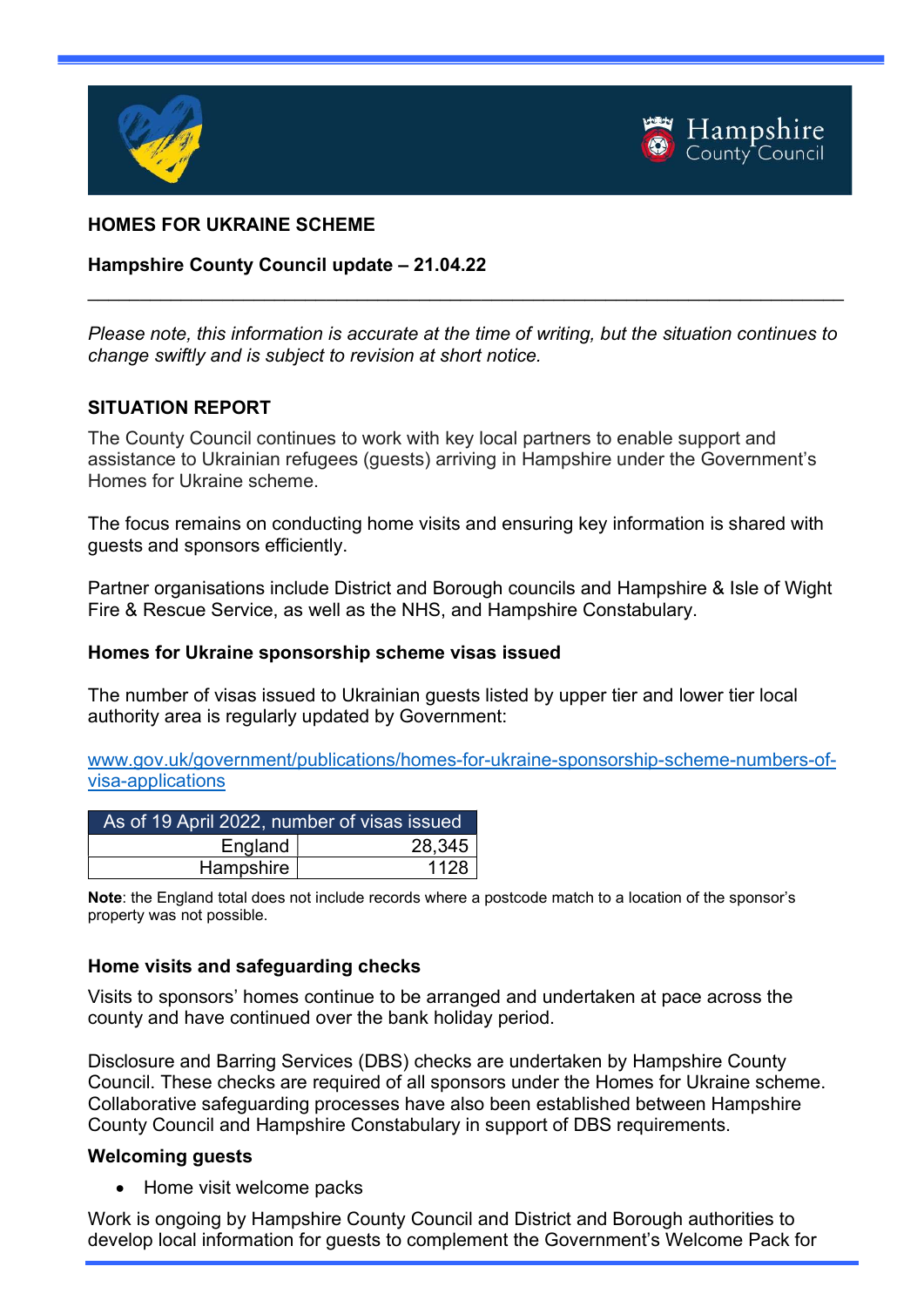Ukrainians arriving in the UK: (www.gov.uk/government/publications/welcome-a-guide-forukrainians-arriving-in-the-uk).

 $\bullet$  In the community

From 25 April, 'Ukraine Connections' groups begin in several Hampshire libraries. The sessions offer a welcoming space for Ukrainian guests to meet and find out more about library services, begin to meet others socially, and to find out more about life in their new, temporary home.

# **Ukraine Connections**

A chance to meet others for a friendly chat and a drink, and find out about our library services.

**Andover Library** Fordingbridge Library Tuesday: 2pm - 4pm **Hythe Library Lymington Library New Milton Library Ringwood Library Romsey Library Totton Library Whitchurch Library** 

Saturday: 10am - 12pm Tuesday: 10am - 12pm Friday: 10am - 12pm Tuesday: 10am - 12pm Thursday: 2pm - 4pm Friday: 2pm - 4pm Monday: 10am - 12pm Monday: 2pm - 3pm



Volunteers are being sought to help welcome visitors. Individuals can apply online through the volunteer application form and specify 'Ukraine Connections'. https://bit.ly/3JHfQtj

# Homes for Ukraine sponsorship programme and process guide

Hampshire County Council's guide for sponsors is published as an online poster (image below). The process, set out as a flowchart, shows the steps involved, including necessary safeguarding and wellbeing checks.

This sponsorship guide is available to view and download as a poster from the County Council's 'Support for Ukraine' webpages (www.hants.gov.uk/ukraine).

Please also consider sharing this information directly with your audiences as appropriate: https://documents.hants.gov.uk/communications/ukraine-homes-scheme-sponsor-flowchartposter.pdf?\_gl=1\*o09dwv\*\_ga\*MTg1NzgwNTUzNi4xNjQ4NzQ1NDE5\*\_ga\_8ZVSPZWL5T\* MTY0OTg4MjkzNi4xLjAuMTY0OTg4MjkzNi4w

| <b>Homes for</b><br><b>Ukraine</b><br>Information for sponsors<br>National Government process<br>Hampshire County Council process                                                                                    |                                                                                                                                                                                                                                  |
|----------------------------------------------------------------------------------------------------------------------------------------------------------------------------------------------------------------------|----------------------------------------------------------------------------------------------------------------------------------------------------------------------------------------------------------------------------------|
| <b>Interested in offering a</b><br>home to Ukrainian guests?                                                                                                                                                         | <b>Register as a</b><br>sponsor<br>Register as a sponsor via<br>gov.uk/register-interest-                                                                                                                                        |
| <b>Find someone</b><br>to sponsor<br>You may already have a known<br>contact you wish to sponsor.                                                                                                                    | homes-ukraine.                                                                                                                                                                                                                   |
| If this is the case, go to step 3<br>If not, a potential match could be<br>facilitated via a local charity or<br>non-government organisation.<br>such as resetuk.org                                                 | <b>Apply for a visa</b><br>All Ukrainian quests must apply for<br>3<br>a visa via gov.uk (gov.uk/guidance/<br>apply-for-a-visa-under-the-ukraine-<br>sponsorship-scheme . Where this                                             |
| <b>Sponsor info sent</b><br>to Hampshire<br>$\overline{\mathbf{a}}$<br><b>County Council</b><br>Once you are matched with a                                                                                          | is not possible, you may do this<br>for them. Criminal record checks<br>(DBS) do not need to be undertaken<br>before visas are issued - see step 5.                                                                              |
| Ukrainian citizen or family<br>and the visa application is<br>completed, the Home Office<br>passes sponsor information<br>to Hampshire County Council.                                                               | <b>Home visit booked</b><br><b>Hampshire County Council contacts</b><br>R<br>you to arrange a home visit to<br>undertake safety and wellbeing<br>checks. A criminal record check (DBS)<br>is also required of all sponsors under |
| <b>Home visit</b><br>takes place<br>A representative from the County<br>Council's Children's Services team<br>and a Fire Safety Officer (where                                                                       | the Homes for Ukraine scheme.<br>These checks are part of the home<br>visit process and will be undertaken<br>by the County Council. DBS is a<br>national verification process                                                   |
| available) will visit you in your home to<br>complete the initial, basic checks and<br>provide additional information to help<br>you in your role as a sponsor. This will<br>include the financial support available | <b>Hampshire</b><br><b>County Council</b><br>7<br>follow-up visit<br>The County Council will revisit once<br>your Ukrainian guest/s have arrived.                                                                                |
| Thank you for your support<br>Hampshire<br>County Council                                                                                                                                                            |                                                                                                                                                                                                                                  |
|                                                                                                                                                                                                                      | hants.gov.uk/ukraine                                                                                                                                                                                                             |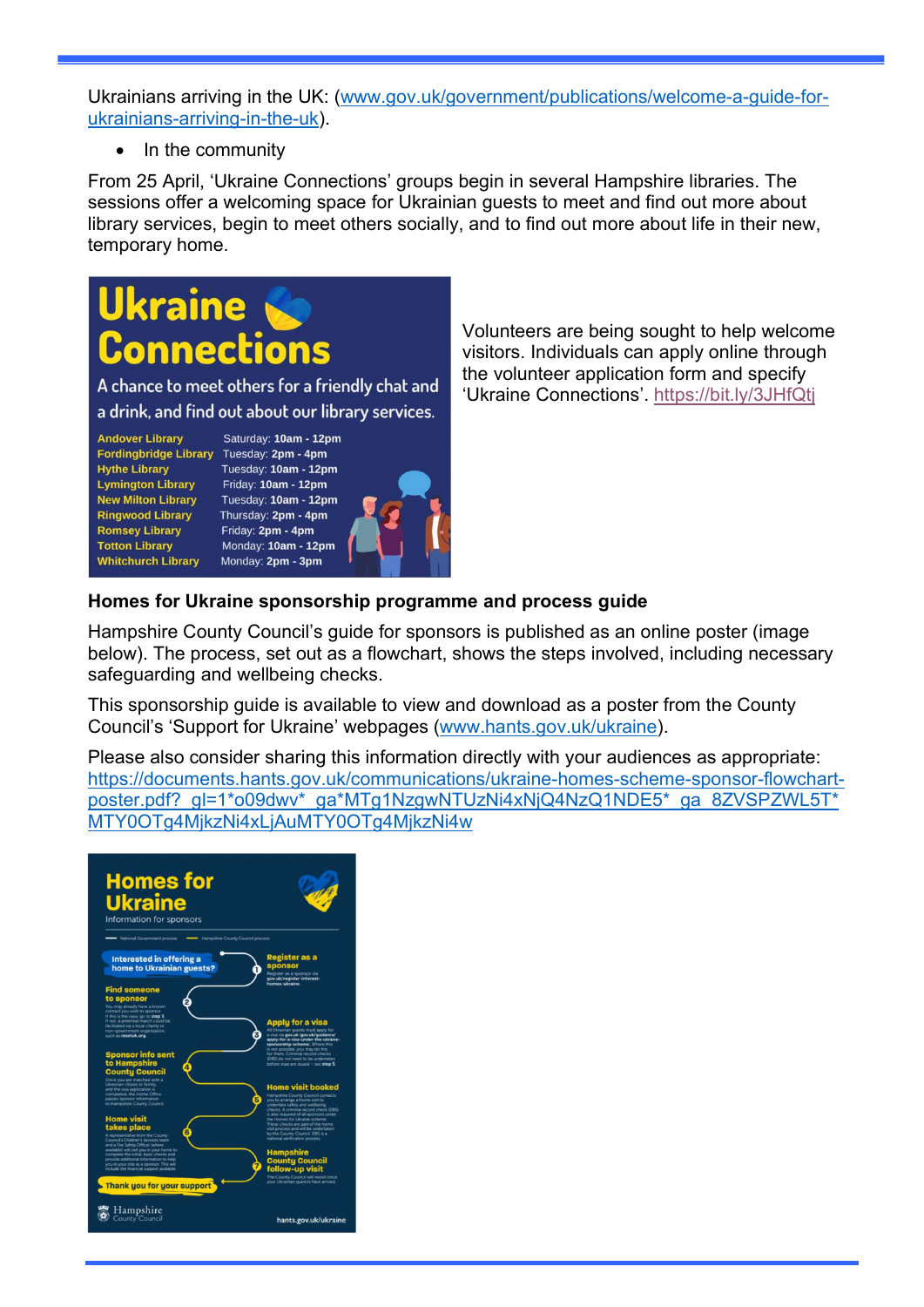## Funding and financial support

- The Government is providing £10,500 per person to upper tier councils to provide support for guests/guest families
- Schools will receive additional Government funding to support the educational needs of Ukrainian children and young adults staying in England
- All those arriving from Ukraine will be eligible for £200 per person to help with everyday living expenses. Mechanisms are in place for issuing Ukrainian guests with pre-loaded payment cards, with distribution of cards being undertaken by Children's Services staff during a second home visit.
- Sponsors receive a £350 per month Government-funded 'thank you' payment. This will be paid to sponsors monthly, in arrears. The mechanism to make these payments will be finalised following receipt of further Government guidance. It has been announced by Government that these payments will not be considered as taxable income.

# Wellbeing support

The County Council's Adult Social Care team continues to liaise with NHS representatives regarding how support will be provided. GP support and the provision of crisis mental health assistance is a key consideration.

#### Fostering

Anyone interested in fostering an unaccompanied refugee child (from any country) can register their interest at: www.hants.gov.uk/socialcareandhealth/fostering

## COMMUNICATIONS

#### **Website**

Dedicated webpages containing information for sponsors and Ukrainian guests continue to be updated online, via www.hants.gov.uk/ukraine

#### Social media

Digital engagement activity has continued throughout the Easter bank holiday period, utilising graphics and animated assets to outline support across Hampshire for the Homes for Ukraine scheme, as well as sponsorship guidance, and details of the 'Ukraine Connections' scheme across various Hampshire libraries.